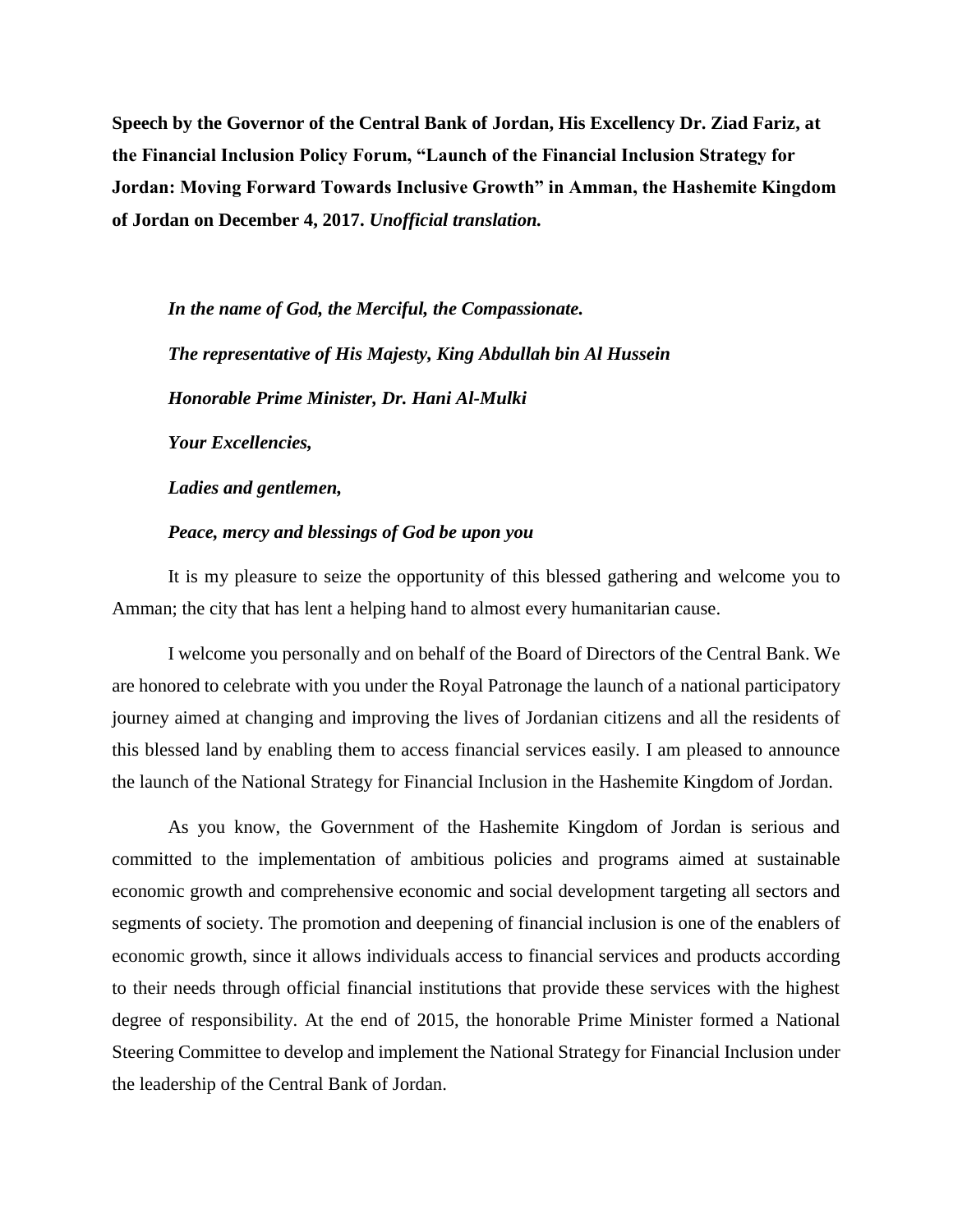We are celebrating the achievements of the National Committee by launching the strategy of financial inclusion, which is the road map towards implementing comprehensive national policies, programs, and initiatives that promote economic growth. This strategy reflects the highest commitment of the state institutions and the Jordanian government to create a legislative and technical environment, enabling individuals and institutions to save, invest, and obtain the necessary loans, according to the size of the institution, as well as insurance services to reduce future risks. Such environment will also allow individuals and institutions to use safe remittance services through official channels, and other financial services that will positively impact the income level and improve living standards, enabling Jordanian individuals and families to emerge from poverty, build financial assets with lower risks, and thus work for a brighter future.

Speaking of financial inclusion, I always emphasize that financial inclusion promotes sustainable growth, which enables everyone to participate in and benefit from the revenues of development, promote social cohesion, reduce poverty and unemployment, decrease income inequality, and improve living standards. All of which is reflected positively on all aspects of development, such as education and health.

Financial inclusion also contributes to bridging the gender gap and empowering young people to build a prosperous future, in line with the national agenda and the royal visions.

We ultimately seek, through this strategy, to reach the ultimate goal, which is to see the implementation results of this strategy on the lives of individuals and groups, and contribute to fruitful economic growth and comprehensive and sustainable economic and social development.

This is the main reason behind the joint efforts and cooperation of all state institutions, in the public and private sectors, and civil society institutions to design policies and programs, and to design and implement this strategy in the coming years, God willing.

## His Majesty's delegate…

International studies in 2014 and 2015 has pointed to the low rates of financial inclusion for adults in Jordan, which was less than 25%, in addition to the high rates of unemployment and poverty among the Jordanian society, not to mention the economic and security challenges due to instability in neighboring countries. These facts prompted us to work hard to address the problem of financial exclusion, and set its goals and policies within our national priorities, especially since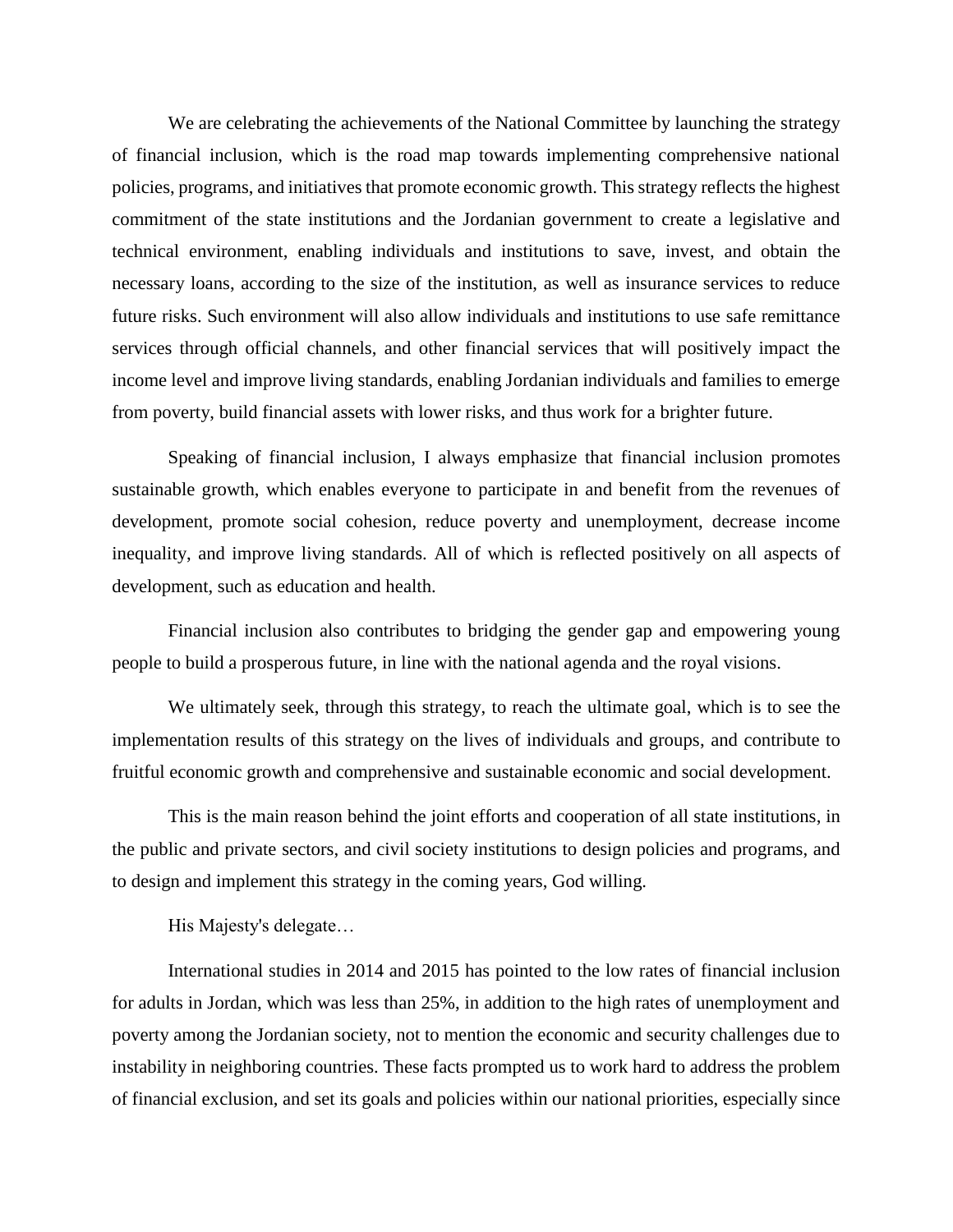we have a financial and banking system characterized by strength, durability, and liquidity, and a comprehensive electronic infrastructure that enables the provision of individuals, companies, and government with digital financial services, and a comprehensive legislative environment characterized by flexibility and durability to deal with developments and technological innovations in the financial services.

We are targeting non-serviced or poorly-serviced segments of society. We focus on youth who are the foundation and future of the country; women, whom we aim to empower financially, enhance their economic participation, and bridge the gender gap; as well as refugees and guests of this generous and compassionate land.

We also targeted the poor and low-income individuals. This segment has the biggest share of our strategy and initiatives, because of the difficulties and challenges they face in obtaining formal financial services.

A number of international bodies and donors share this interest. The Central Bank of Jordan has recently been approved for a grant of (US \$3 million) from the Bill & Melinda Gates Foundation to support digital financial access for the poorest groups and refugees (Mobile Money for Resilience MM4R), which is the first of its kind by the Gates Foundation in the world and for Jordan. We aspire to achieve a global success story in this regard, and to enable other countries of the world to pursue the same programs and initiatives to address the financial exclusion of the poor and respond to emergency humanitarian needs.

We aim to facilitate and enhance the efficient, secure, and low-cost access of these segments to integrated packages of financial services and products, from savings, insurance, credit, finance, remittances and digital payment services.

The national strategy also includes diverse sectors, from the microfinance sector, the SME sector, and to all digital financial services.

Moreover, and in order to preserve and guarantee the financial rights of the consumer, the strategy focused on consumer protection to develop controls and policies to ensure the rights of all parties, and to emphasize the need to develop consumer financial awareness, and clarify the rights and duties of all parties.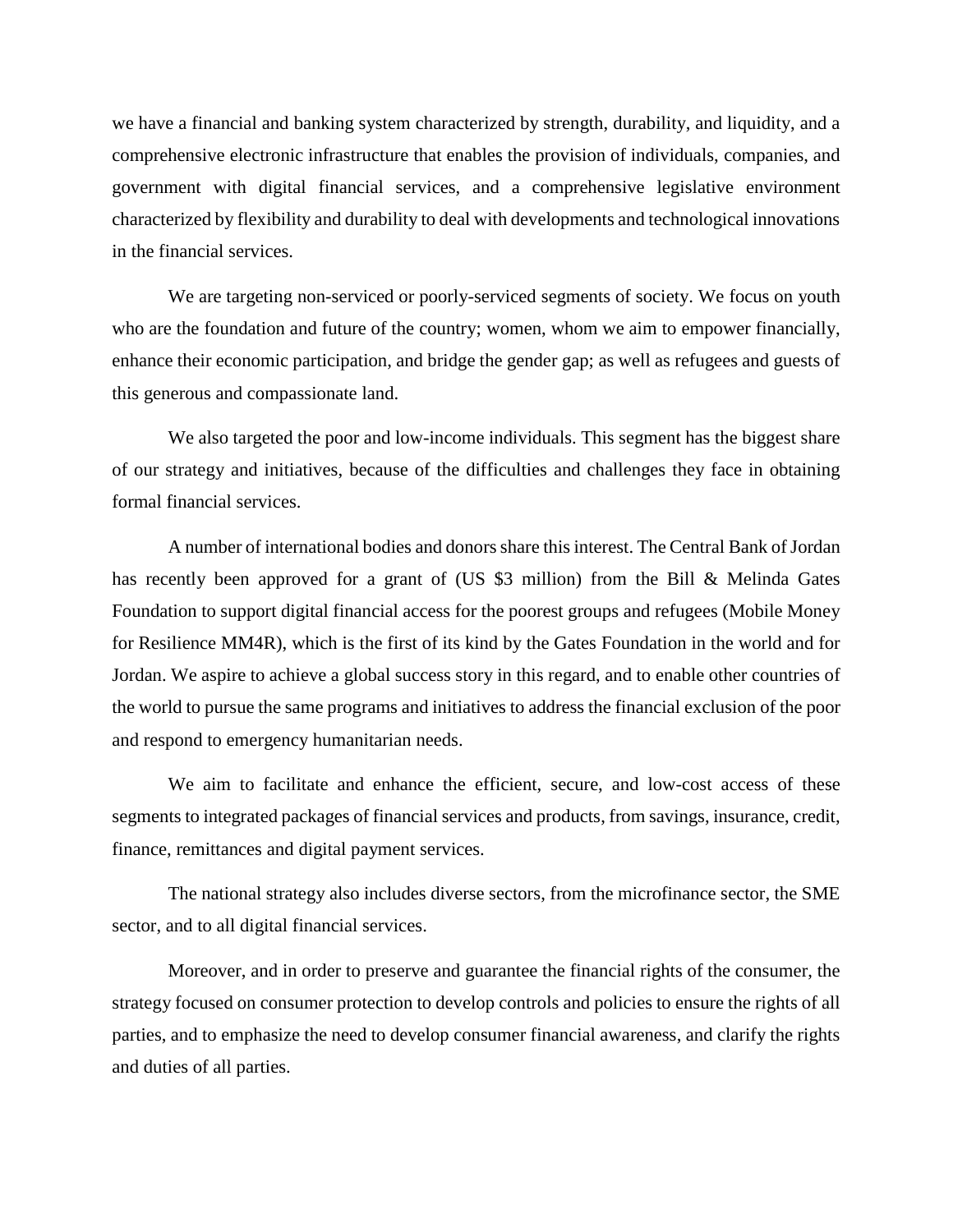We have already begun our work 2 years ago, starting from focusing on the strengtheners and enablers of the legislative environment, to implementing financial education programs in schools and financial awareness programs. Furthermore, we are working on developing laws to protect the financial consumer, institutionalize this work, and build a comprehensive database to provides us with the ability to follow up diligently, monitor developments and any deviations from the target values, and design policies based on facts and evidence. We also launched the Financial Education Program in schools two years ago.

We still have a long way to go in line with your royal guidance and vision. The most important task that lies ahead is the launch of a national initiative to develop financial innovations and creations, dubbed "FinTech Hub", to support and strengthen Jordan's position as a regional and global center for innovation and creativity, and the quality of technological financial services.

We also will launch soon, in cooperation with the World Bank, the FinTech Regulatory Sandbox, in order to create an incubator environment for entrepreneurs and developers of digital financial applications. This incubator will allow them to test their innovations in a safe and controlled environment with the help and guidance of the Central Bank of Jordan and the National Commission for Financial Technology Support.

To motivate entrepreneurs and innovators, the Jordanian Fund for Entrepreneurship was established with a total value of US \$ 98 million. The foundation for this fund has been established, and its Board members has been identified, and investment in innovative venture capital will soon begin.

The fruits of our recent efforts to improve the levels of financial inclusion are showcased in the results of a comprehensive study commissioned by a Swiss consulting firm during 2017, which showed an increase of 2.6% annually, with a financial inclusion rate of 33.1% compared to 24.6% in 2015. The results of the study also showed an improvement in the financial inclusion of women and the reduction of the gender gap.

The implementation, execution, and follow-up of the National Strategy for Financial Inclusion and its ambitious goals will officially begin today with your blessings, and with the participation of our major partners who have worked with us during the past two years, namely: the Ministry of Finance, the Ministry of Planning and International Cooperation, the Ministry of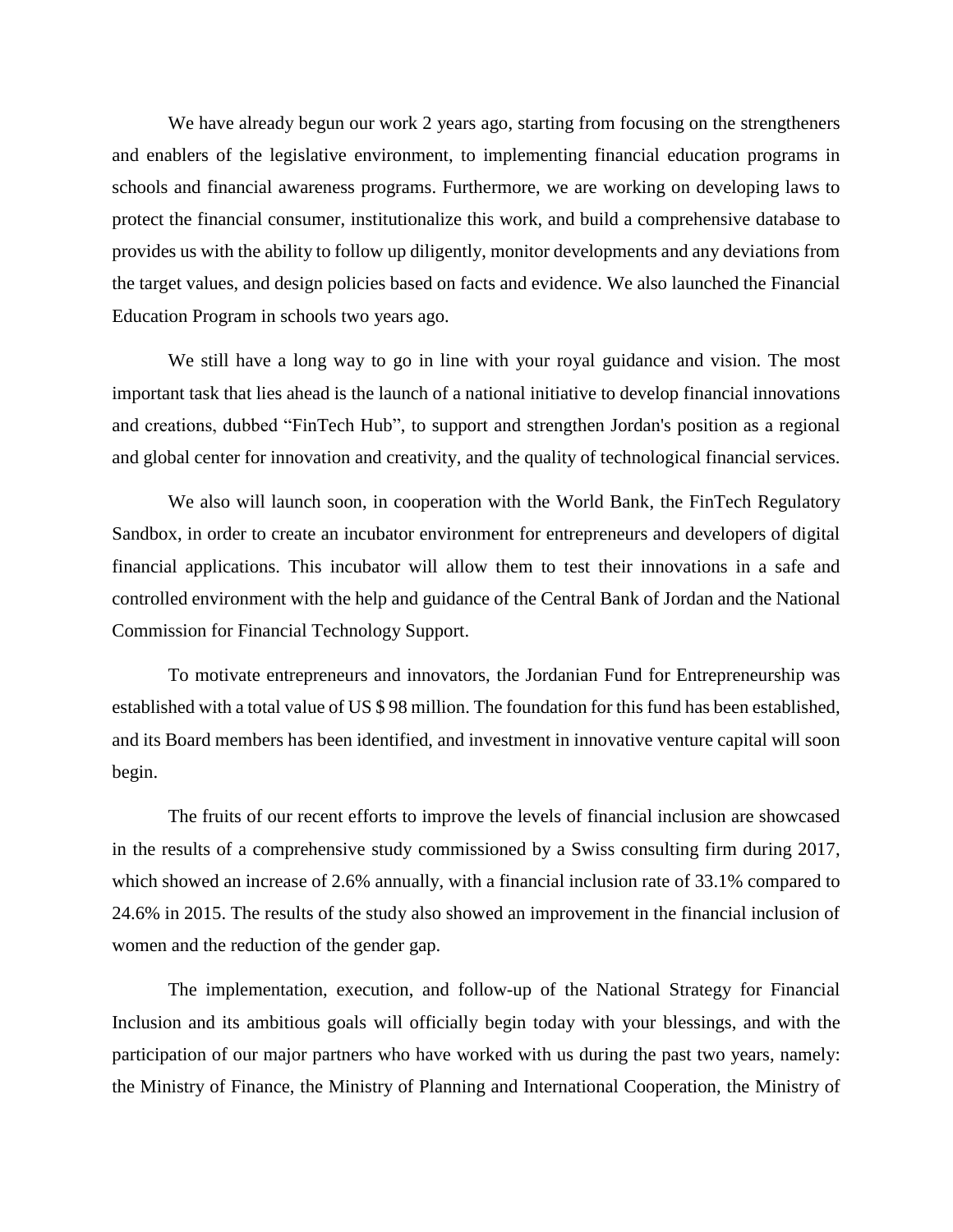Labor, the Ministry of Education, the Association of Banks, Jordan Loan Guarantee Company, Development and Employment Fund, Microfinance Network (Tanmeyah), and the Central Bank of Jordan.

Today, we have invited the representatives of our partners from all the other sectors who will play a vital and pivotal role in the implementation of the strategy's programs.

Ladies and gentlemen,

Dear partners,

Your cooperation, participation, and support in the implementation of the national programs of financial inclusion is highly appreciated. They will be the foundation of our collective hopes and efforts to promote financial services and products, and enable all residents on Jordanian land to access financial services, enhance their economic and social participation, and improve their living standards.

We will also work together through this strategy to implement all programs that will achieve the 2030 sustainable development goals launched by the UN General Assembly. Financial inclusion plays a pivotal role in many of these 17 ambitious goals (e.g. combating extreme poverty, achieving gender equality, Education, health, and other goals.)

We are always accustomed to facing challenges and working side by side to build, advance, and elevate our precious homeland. Therefore, I call upon all of you today to join forces and to work together with us in a journey to reach an ambitious national vision for financial inclusion that will achieve sustainable economic and social development.

I will not forget to extend my sincere thanks to our key partners in the public and private sectors, who have worked side by side with us and provided advice, and to all those who have contributed to the provision of technical and advisory support from international bodies, particularly the German Agency for International Cooperation (GIZ) on behalf of the German Federal Ministry for Economic Cooperation and Development (BMZ), the European Union, which finances this important project, and the Alliance for Financial Inclusion that supports all countries in order to improve financial inclusion levels in the world.